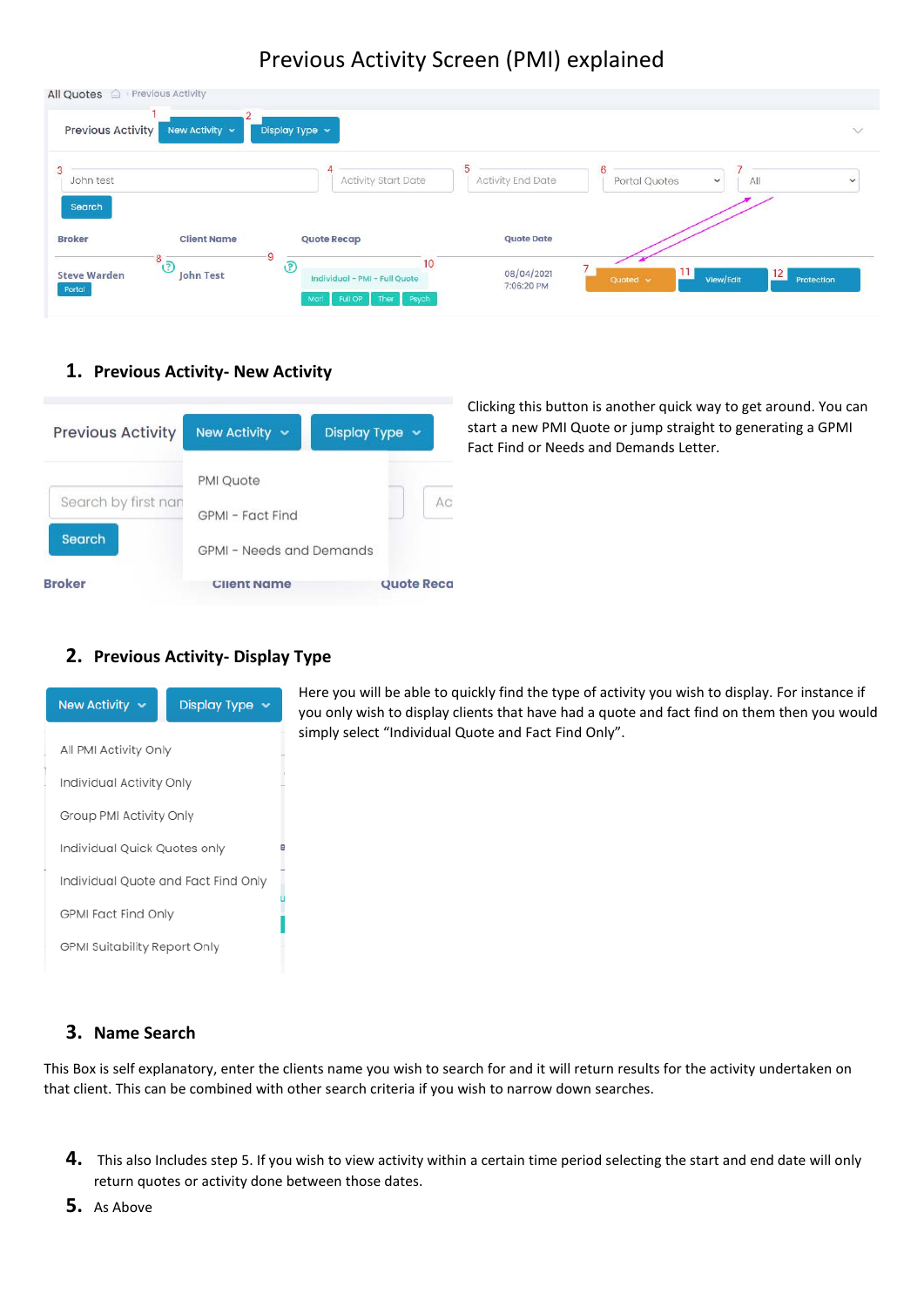## **6. Type of Quote**

| <b>Portal Ouotes</b> |  |
|----------------------|--|
| <b>All Quotes</b>    |  |
| <b>Portal Quotes</b> |  |
| <b>API Quotes</b>    |  |

This won't be relevant to most Rapid Quote users, if however you have a commercial licence and have access to our api functionality or access to our plug-in software then you are able to identify easily where the activity has taken place. To find out more about our api integration or plug-in and how it could help your business then please call us on 0800 5837288

### **7. Quote Status**



A new feature to version 2 is the ability to define what status the quote or client is currently at. Each status is colour coded so it is easy to identify at a glance. Updating the status is done at client level and doesn't need to be done at every quote as the search function will only search for statuses that have been updated.

|        | ΑII                    |
|--------|------------------------|
|        | All                    |
|        | <b>Awaiting Status</b> |
|        | New Lead               |
|        | No Reply               |
|        | Invalid No.            |
| ew/Edi | Contacted              |
|        | Quoted                 |
|        | Emailed                |
|        | Not Interested         |
|        | Sold                   |
|        | Sold - On Risk         |
| ew/Edi | <b>Commission Paid</b> |
|        | In Underwriting        |
|        | Not Taken Up           |
|        | <b>Awaiting Cert</b>   |

Now by selecting the status and clicking search it will only display clients that have been assigned that status. So for instance if you wish to see all clients that sold between the start of March and end of June select the status of sold and the date range and the results will be displayed.

### **8. Client Details Info Bubble**



Clicking the info bubble next to the clients name will bring up that clients basic details to save the need of going into the full quote form if information is needed quickly.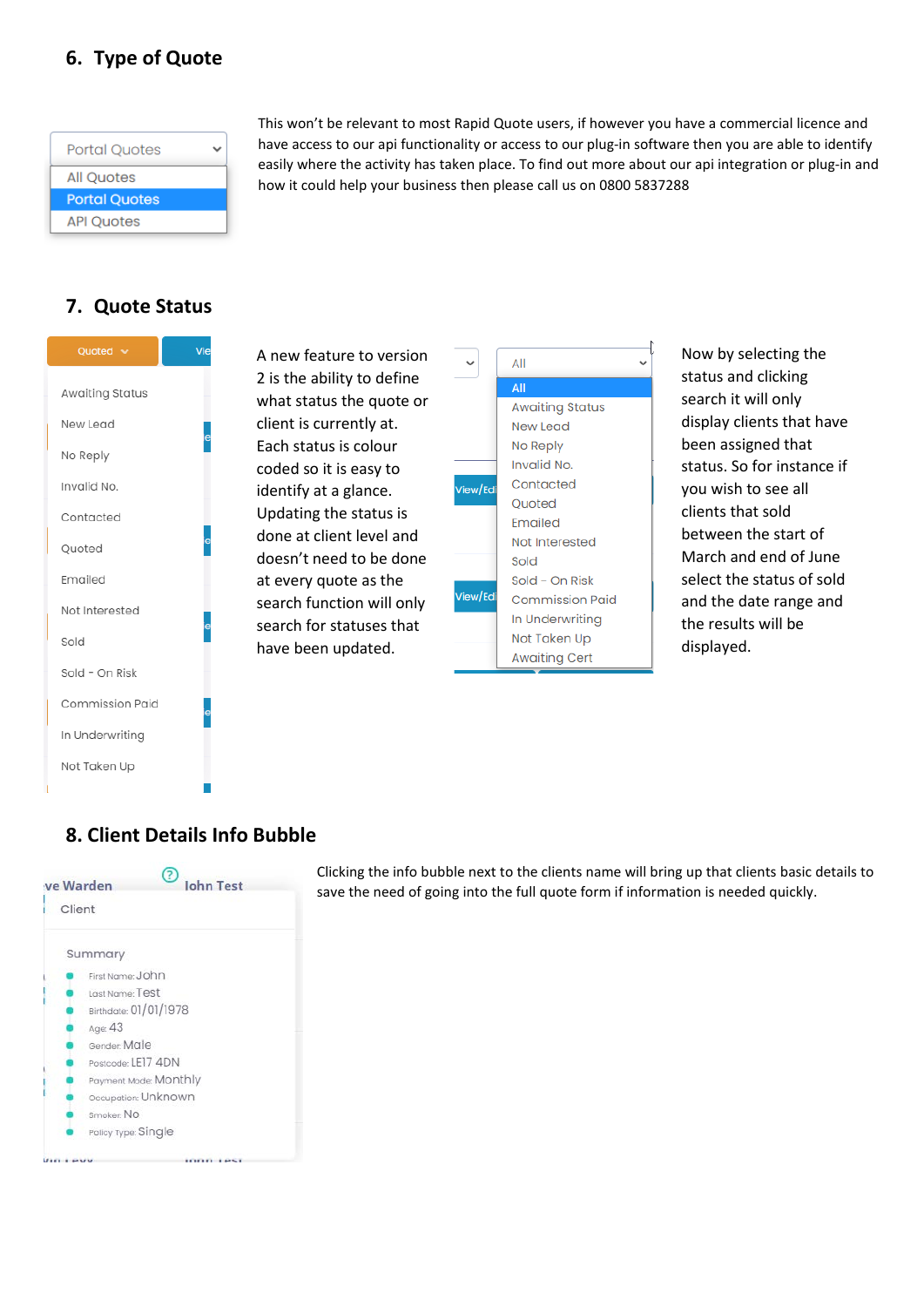### **9. Quote Recap Info Bubble**



#### **10. Quote Recap**



Identifying your quotes is easy with quote recap, it will briefly tell you underwriting type, outpatient level, add-ons that may have been selected and if a fact find has been done. Now with the new modify by insurer feature it will also tell you if a full quote or insurer specific quote has been done.

### **11.View/Edit Button**

Clicking this button will immediately take you into the results screen for that particular quote

| $\otimes$ Voluntary Excess                                      | £0            | £100          | £150 | £200   | £250          | £300 | £500                 | £750 | £1000        | £2000 |             |             |
|-----------------------------------------------------------------|---------------|---------------|------|--------|---------------|------|----------------------|------|--------------|-------|-------------|-------------|
| Health<br>insurance<br>Mori Plus (Therapy - Full) £76.91 £68.47 |               |               |      |        | £58.30        |      | £53.30               |      | £45.21       |       | <b>MORE</b> | <b>EDIT</b> |
| $\otimes$ Voluntary Excess                                      | £0            | £100          | £150 | £200   | £250          | £300 | £500                 | £750 | £1000        | £2000 |             |             |
| Healthcare Hegith Insurgnce (Elite)<br><b>WPA</b>               |               |               |      |        |               |      | £89.50 £83.35 £75.11 |      |              |       | <b>MORE</b> | <b>EDIT</b> |
| $\otimes$ Voluntary Excess                                      | £0            | £100          | £150 | £200   | £250          | £300 | £500                 | £750 | £1000        | £2000 |             |             |
| Elite - Therapy 750<br>Freedom<br>Health Insurance              | £92.55 £83.30 |               |      |        | £78.67        |      | £71.73               |      | £60.16       |       | <b>MORE</b> | EDIT        |
| $\otimes$ Voluntary Excess                                      | £0            | £100          | £150 | £200   | £250          | £300 | £500                 | £750 | £1000        | £2000 |             |             |
| <b>AVIVA Healthier Solutions</b>                                | £92.72 £85.78 |               |      | £78.83 |               |      | £69.55               |      | £60.28       |       | <b>MORE</b> | <b>EDIT</b> |
| $\circledR$ Voluntary Excess                                    | £0            | £100          | £150 | £200   | £250          | £300 | £500                 | £750 | £1000        | £2000 |             |             |
| Bupa                                                            |               | £93.17 £86.18 | £83  |        | £80.18 £77.54 |      | £62.71               |      | £54.72 £41.9 |       | <b>MORE</b> | EDIT        |
| <b>Bupa by You - Comprehensive</b>                              |               |               |      |        |               |      |                      |      |              |       |             |             |

The Quote recap info bubble is the quickest way to see what criteria has been selected for a particular quote. It will show immediately what core cover options have been applied as well as generic add-ons and insurer specific add-ons.